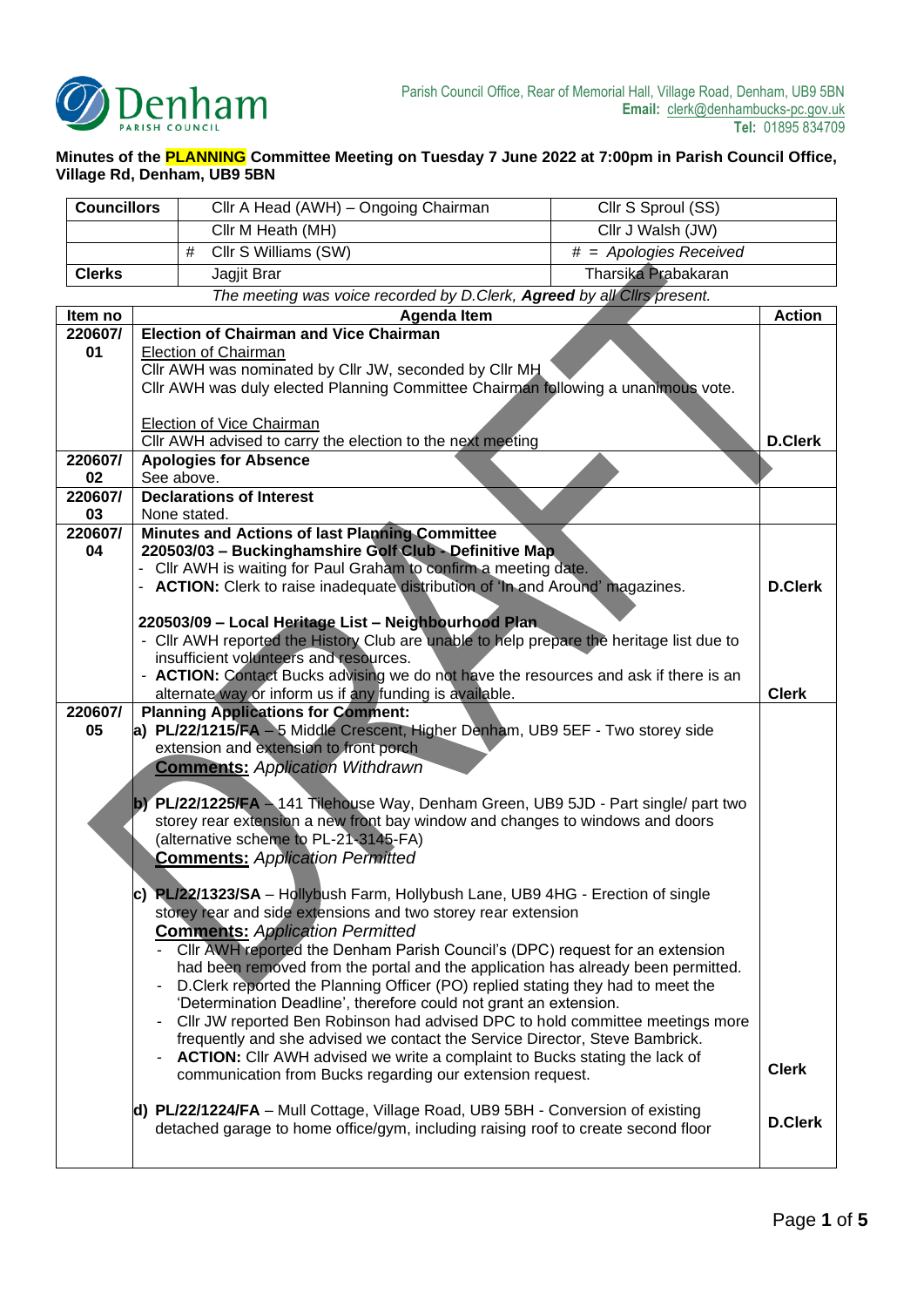|  | <b>Comments:</b> No Objections, The Parish Council however express our concern<br>on the second floor overlooking the homes to the rear of the garage.                                                                                                                                                                                                                                                                                                                                                                                                               |                                |
|--|----------------------------------------------------------------------------------------------------------------------------------------------------------------------------------------------------------------------------------------------------------------------------------------------------------------------------------------------------------------------------------------------------------------------------------------------------------------------------------------------------------------------------------------------------------------------|--------------------------------|
|  | e) PL/22/1289/FA - Martin Baker Aircraft Co Ltd, 61 Lower Road, Higher Denham, , UB9<br>5AJ - Construction of 2 storey cafeteria building with associated hardstanding following<br>demolition of existing building<br><b>Comments:</b> The Parish Council would like to express our concern regarding<br>traffic flow from potential new employees due to this development and the<br>construction traffic through an unadopted residential road.                                                                                                                   | <b>D.Clerk</b>                 |
|  | PL/22/1290/FA - Martin Baker Aircraft Co Ltd, 61 Lower Road, Higher Denham, UB9<br>5AJ - Single storey detached industrial building with associated car parking works<br><b>Comments:</b> No Objection, The Parish Council however express our concern<br>on the loss of over 60 parking spaces. As this may cause workers to park on<br>the residential roads, will parking be provided elsewhere on the premise, if so<br>where? The Parish Council would also be interested to know if this<br>development would generate a CIL payment for local infrastructure. | <b>D.Clerk</b><br><b>Clerk</b> |
|  | g) PL/22/1350/FA - Tendercare Nurseries Ltd, 18 Southlands Road, UB9 4HD - Erection<br>of single storey buildings, comprising display, office building, customer toilets, store<br>and irrigation pump room and an outside seating area with retractable roof connected<br>to existing building, partial relocation of an existing open-sided canopy with associated<br>demolition, additional parking space, hard and soft landscaping                                                                                                                              |                                |
|  | <b>Comments:</b> No Objection, The Parish Council no objection to actual<br>development. However, having received supplementary documents the Parish<br>Council would like to note that half the original premises have been sold for<br>commercial use. In addition, Denham has not received any local support from<br>this business and would like to develop a closer working relationship with                                                                                                                                                                   | <b>D.Clerk</b>                 |
|  | applicant in the future. We would like to register interest if Section 106 or CIL<br>contributions are available.<br>- ACTION: Clerk write to back to owners expressing our wish to work together.                                                                                                                                                                                                                                                                                                                                                                   | <b>Clerk</b>                   |
|  | h) PL/22/0914/FA & PL/22/0915/HB - The Clock House, Denham Place, Village Road,<br>UB9 5BL Conversion of former stables building to ancillary living space with changes<br>to doors and windows; construction of outdoor swimming pool<br><b>Comments: Objection, Cllr GH has 'Called In' this application to the South</b><br>Bucks Planning Committee and the Parish Council support the Call In.                                                                                                                                                                  | <b>D.Clerk</b>                 |
|  | PL/22/1354/FA - The Moorings, Higher Denham, UB9 5EN - Proposed agricultural<br>outbuilding<br>Clerk advised agricultural building permitted development applications require<br>Bucks to respond within 28 days if not it will be granted.<br><b>ACTION:</b> Cllr AWH and Cllr JW to meet and provide comments on this<br>application.                                                                                                                                                                                                                              | AWH/<br><b>JW</b>              |
|  | PL/22/1531/SA Tanglewood, Bakers Wood, UB9 4LG - Certificate of Lawfulness for<br>proposed outbuilding in the rear garden<br><b>Comments:</b> Objection, The Parish Council suggests the applicant submit a<br>Full Application and remain consistent with the refusal by Bucks in reference to<br>PL/22/0262/SA.                                                                                                                                                                                                                                                    | <b>D.Clerk</b>                 |
|  | k) PL/22/1418/FA - 52 Middle Road, UB9 5EQ - Construction of a detached underground<br>garage within the front garden of the property<br><b>Comments:</b> No objections                                                                                                                                                                                                                                                                                                                                                                                              | <b>D.Clerk</b>                 |
|  | PL/22/1506/FA - Wood End, Bakers Wood, UB9 4LQ - Construction of 2 detached<br>dwellinghouses following demolition of 2 dwellinghouses<br><b>Comments:</b> Object, The Parish Council wish to Call In this application.                                                                                                                                                                                                                                                                                                                                              | <b>D.Clerk</b>                 |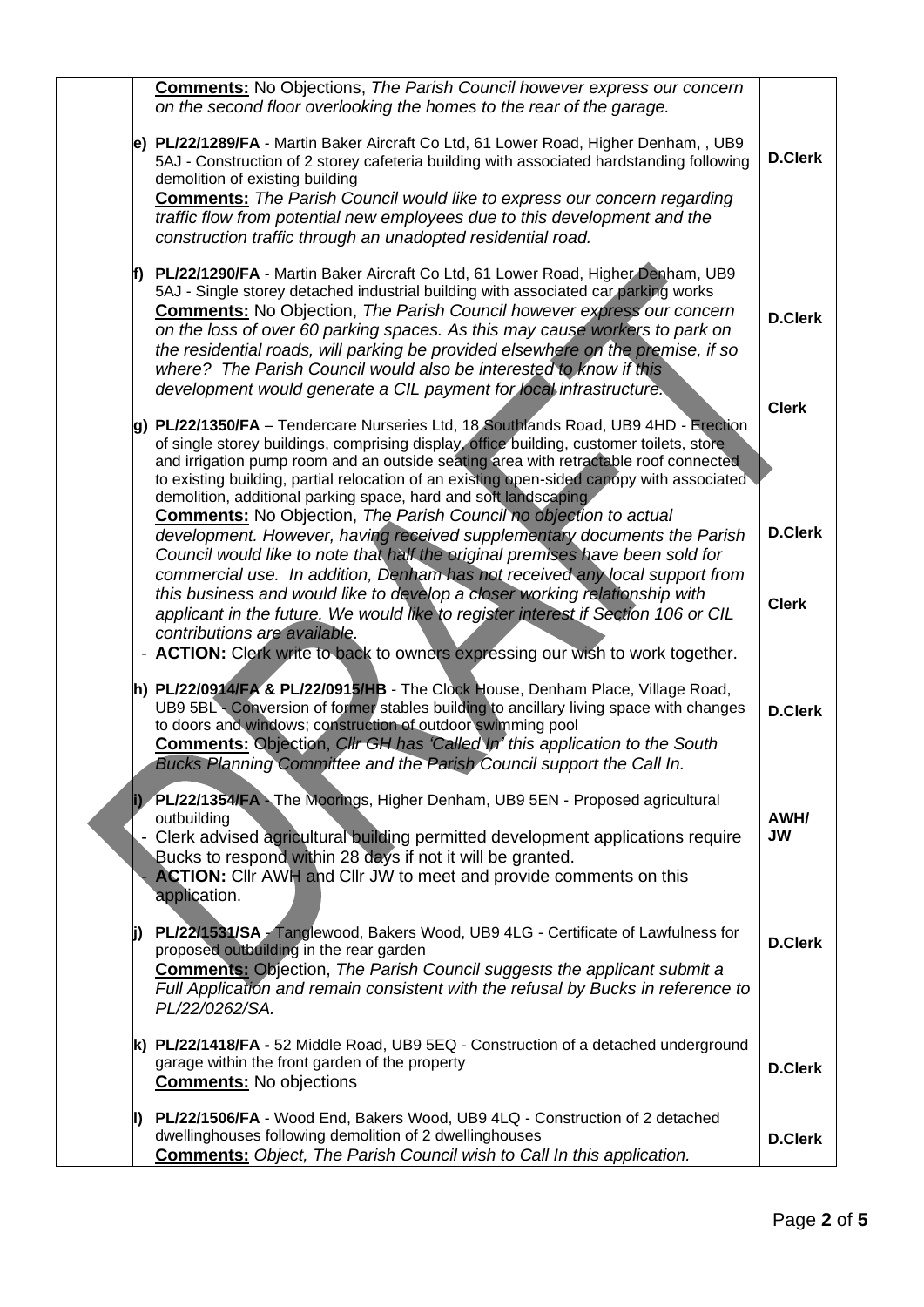|         | - Cllr JW advised to cite the Neighbourhood Plan, this application will encourage<br>other neighbours in Bakers Wood to also do the same.                                                                                                                                                                                                                                                                                                                                                                                                         |                                  |
|---------|---------------------------------------------------------------------------------------------------------------------------------------------------------------------------------------------------------------------------------------------------------------------------------------------------------------------------------------------------------------------------------------------------------------------------------------------------------------------------------------------------------------------------------------------------|----------------------------------|
|         | m) PL/22/1681/FA - Lundy, Bakers Wood, UB9 4LQ - Two storey front/side extension,<br>single storey rear extension and porch                                                                                                                                                                                                                                                                                                                                                                                                                       |                                  |
|         | Comments: Objection, The Parish Council object to this application as it an<br>overdevelopment in greenbelt.                                                                                                                                                                                                                                                                                                                                                                                                                                      | <b>D.Clerk</b>                   |
|         | n) PL/22/1634/HB - Wrango Hall, Village Road, UB9 5BH - Listed building consent for<br>formation of a new door opening between the larder and kitchen, new planked doors to<br>kitchen, repair and refurbishment of larder<br><b>Comments: No objections</b>                                                                                                                                                                                                                                                                                      | <b>D.Clerk</b>                   |
| 220607/ | <b>Permitted Development and Other Applications for Commental</b>                                                                                                                                                                                                                                                                                                                                                                                                                                                                                 |                                  |
| 06      | a) PL/22/1777/PNE - 7 Denham Way, Denham, UB9 5A - single storey rear extension<br>(depth extending from the original rear wall of 5.02 metres, maximum height 3.37<br>metres, eaves height 2.98 metres)<br><b>Comments:</b> No objections                                                                                                                                                                                                                                                                                                        | <b>D.Clerk</b>                   |
|         | b) PL/22/1270/SA - 28 Denham Way, UB9 5AX - Certificate of Lawfulness for proposed<br>single storey rear extension with 2 rooflights<br><b>Comments:</b> No objections                                                                                                                                                                                                                                                                                                                                                                            | <b>D.Clerk</b>                   |
|         | C) PL/22/1526/NMA - Nuestras, Broken Gate Lane, UB9 4LA - Non Material Amendment<br>to planning permission PL/22/0437/FA (Front dormer window and replacement of<br>existing 'eyebrow' dormer window with flat roof dormer window) to allow for changes to<br>the front dormer window<br><b>Comments: Application Accepted</b>                                                                                                                                                                                                                    |                                  |
|         | d) PL/22/1771/KA - Wrango Hall, Village Road, UB9 5BH - T1 - Ash- Crown reduce all<br>over by removing approximately 3-4m. T2 - Cypress - Fell. G10 - Fell. G1 - Holly x 2 -<br>Fell. G3 - Cypress hedge - Fell. G4 - Hawthorn - Fell. (Denham Conservation Area)<br><b>Comments:</b> Neutral, The Parish Council believes there is no clarity in<br>comparison with the previous application received (PL/22/0720/KA) and<br>cannot agree until there is a plan for the whole woodland.                                                          |                                  |
|         | e) PL/22/1643/KA - The Priory, Old Mill Road, UB9 5AS - Bush - Fell (Conservation<br>Area)<br><b>Comments: No objections</b>                                                                                                                                                                                                                                                                                                                                                                                                                      | <b>D.Clerk</b>                   |
|         | PL/22/1523/SA - Winford, 16 Denham Green Close, UB9 5NB - Certificate of<br>Lawfulness for proposed vehicular access                                                                                                                                                                                                                                                                                                                                                                                                                              | <b>D.Clerk</b>                   |
|         | <b>Comments:</b> No objections<br>g) PL/22/1737/TP - Robert Bosch Ltd, Broadwater Park, North Orbital Road, UB9 5HJ -<br>G12 elms and 1 chestnut - prune overhanging growth over Link Way hard back to<br>kerb edge, G2 laurel hedging and mixed species trees - cut back all laurel hedging to<br>give 0.5m clearance from edge of kerb up to a height of 5.5m, lift crowns of remaining<br>overhanging trees to give 5.5m clearance over Link Way, targeting secondary growth<br>where possible. (TPO/SBDC/1981/01)<br><b>Comments: Support</b> | <b>D.Clerk</b><br><b>D.Clerk</b> |
| 220607/ | <b>Planning Application Appeals: To Note</b>                                                                                                                                                                                                                                                                                                                                                                                                                                                                                                      |                                  |
| 07      | APP/N0410/X/22/3298127 - PL/22/0183/PNE 36 Lower Road, Higher Denham, UB9<br>5EB, - single storey rear extension (depth extending from the original rear wall of 7.98<br>metres, maximum height 3.4 metres, eaves height 2.9 metres) - Appeal made to the<br>Secretary of State against the decision of Buckinghamshire Council to refuse to grant a<br>certificate of lawfulness, as detailed in the appellant's grounds of appeal<br><b>Comments:</b> Cllr AWH noted DPC did not object to this planning application.                           |                                  |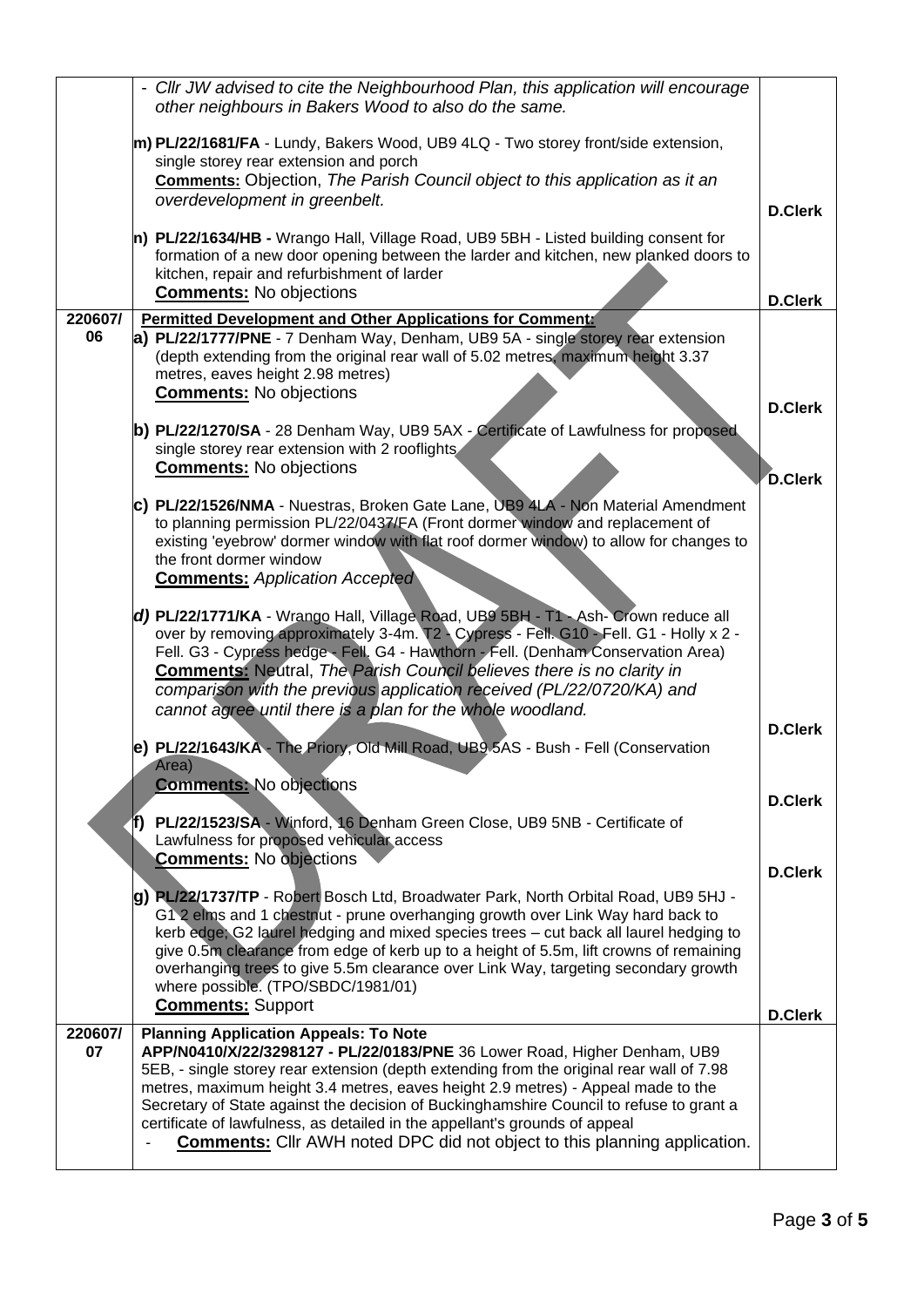| 220607/          | PL/22/0889/EU - Land at Denham Green Lane Denham Green, UB9 5LG                   |                |
|------------------|-----------------------------------------------------------------------------------|----------------|
| 08               | - Cllr AWH reported there are numerous concerns which relate to the accuracy      |                |
|                  | of statements made on the application.                                            |                |
|                  | - ACTION: Cllr AWH advised we make an additional report to the PO to              | Clerk/         |
|                  | investigate the accuracy of the application and to consider limiting the size and | <b>D.Clerk</b> |
|                  | weight of vehicles if the Certificate is issued.                                  |                |
| 220607/          | <b>Former Tilehouse Day Centre</b>                                                |                |
| 09               | Planning application withdrawn by Bucks - To Note                                 |                |
| 220607/          | <b>Copse Hill Farm</b>                                                            |                |
| 10               | - Clerk reported Kingcup Farm is mentioned in the Neighbourhood Plan to           |                |
|                  | remain a brownfield site, no application received for Kingcup Farm.               |                |
|                  | - ACTION: Clerk to raise an Enforcement Order request following report from       | <b>Clerk</b>   |
|                  | <b>Colne Valley Park</b>                                                          |                |
| 220607/          | <b>Tatling End Issues</b>                                                         |                |
| 11               | - Clerk informed the landfill license had been extended, on the condition lorry   |                |
|                  | movements were monitored along with air quality.                                  |                |
|                  | - There was a monitoring group with the residents and Cllr GH to meet.            |                |
|                  | - ACTION: Clerk to contact Cllr GH and request an update regards to               | <b>Clerk</b>   |
|                  | monitoring the lorries and the license expiry date.                               |                |
| 220607/          | Footpath from The Phygtle to the Canal                                            |                |
| 12               | - Cllr AWH suggested the fence connects to the works on the other side of         |                |
|                  | Bucks Golf Club where the HS2 access point is.                                    |                |
|                  | - ACTION: Ask HS2, which plans show the erection of fences.                       | <b>Clerk</b>   |
|                  | - Cllr MH informed she has HS2 site meeting on the 16 <sup>th</sup> of June.      |                |
| 220607/          | Land Adjoining Denham Avenue - ES/22/00304/OPDEV                                  |                |
| 13               | - Cllr JW reported that upon the PO having contacted Environment Agency and       |                |
|                  | the Rivers and Canals Trust they are unable to progress as they have no           |                |
|                  | objections.                                                                       |                |
| 220607/<br>14    | <b>Ongoing Planning Issues and Application Monitoring</b>                         |                |
|                  | • Soin Lounge<br>• Pinewood Liaison Group                                         |                |
|                  | Cllr JW informed she has forwarded correspondence to Clerk and Cllr AWH.          |                |
|                  |                                                                                   |                |
|                  | SSSI Old Rectory Lane                                                             |                |
|                  | M25 Service Stations                                                              |                |
|                  | - Chantry Park Development - GX/Chalfont St Peter                                 |                |
|                  | Denham Car Centre                                                                 |                |
|                  | D. Clerk advised that the business owners have been given a time to rectify       |                |
|                  | the issue otherwise the officers will issue fines.                                |                |
|                  |                                                                                   |                |
|                  | CIL/S106 Anoopam Mission                                                          |                |
|                  | Variation of Condition has been granted.                                          |                |
|                  | <b>ACTION:</b> Clerk and Cllr AWH to meet to discuss the item further.<br>—       | Clerk/         |
|                  |                                                                                   | <b>AWH</b>     |
|                  | • Definitive Map - Whitbread Field, Denham Village & Bucks Golf Club              |                |
|                  | Local Heritage List - Neighbourhood Plan                                          |                |
| 220607/          | <b>Southlands Road Project</b>                                                    |                |
| 15               | - ACTION: Cllr AWH to pursue the item and D.Clerk to collect related              | D.Clerk/       |
|                  | documents from CIIr EA.                                                           | AWH            |
| 220607/          | Correspondence                                                                    |                |
| 16               | See Planning SharePoint Folder                                                    |                |
| 220607/          | Date and Time of Next Meeting - Tuesday 5 July 2022 at 7:00pm in the Parish       |                |
| 17               | <b>Council Office</b>                                                             |                |
|                  |                                                                                   |                |
| Signed:<br>Date: | Tharsika Prabakaran - Deputy Clerk<br>07 June 2022                                |                |